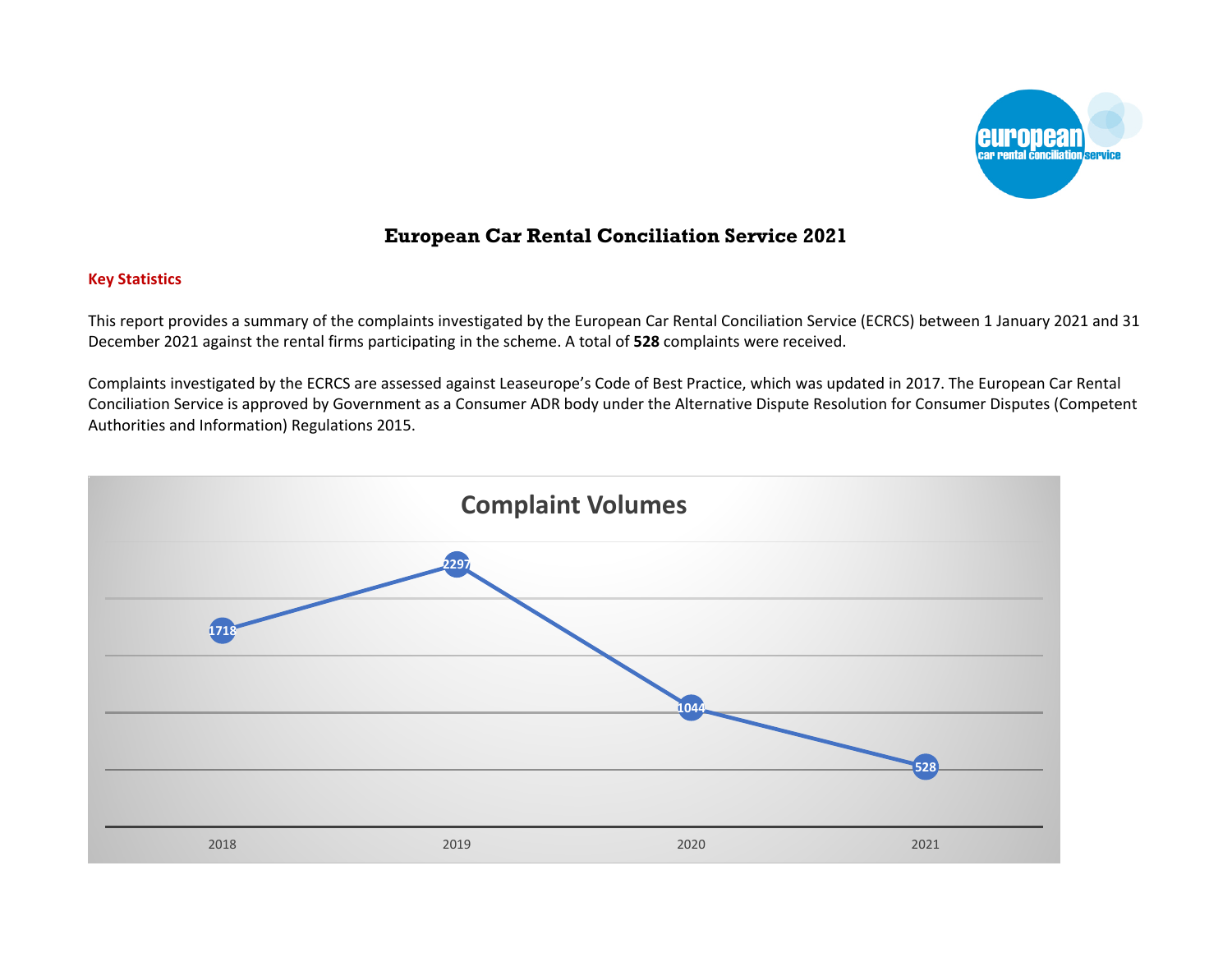The graph above shows that the ECRCS complaints decreased significantly again this year because of the COVID-19 pandemic and lack of international travel in Europe in 2021.

### **Reasons for complaint**



Damage liability and charges continue to dominate the reason people complain. There is a much greater issue around charges for additional cover in Europe than in the UK complaint statistics which is likely to be regarding language barriers and bookings made through third parties.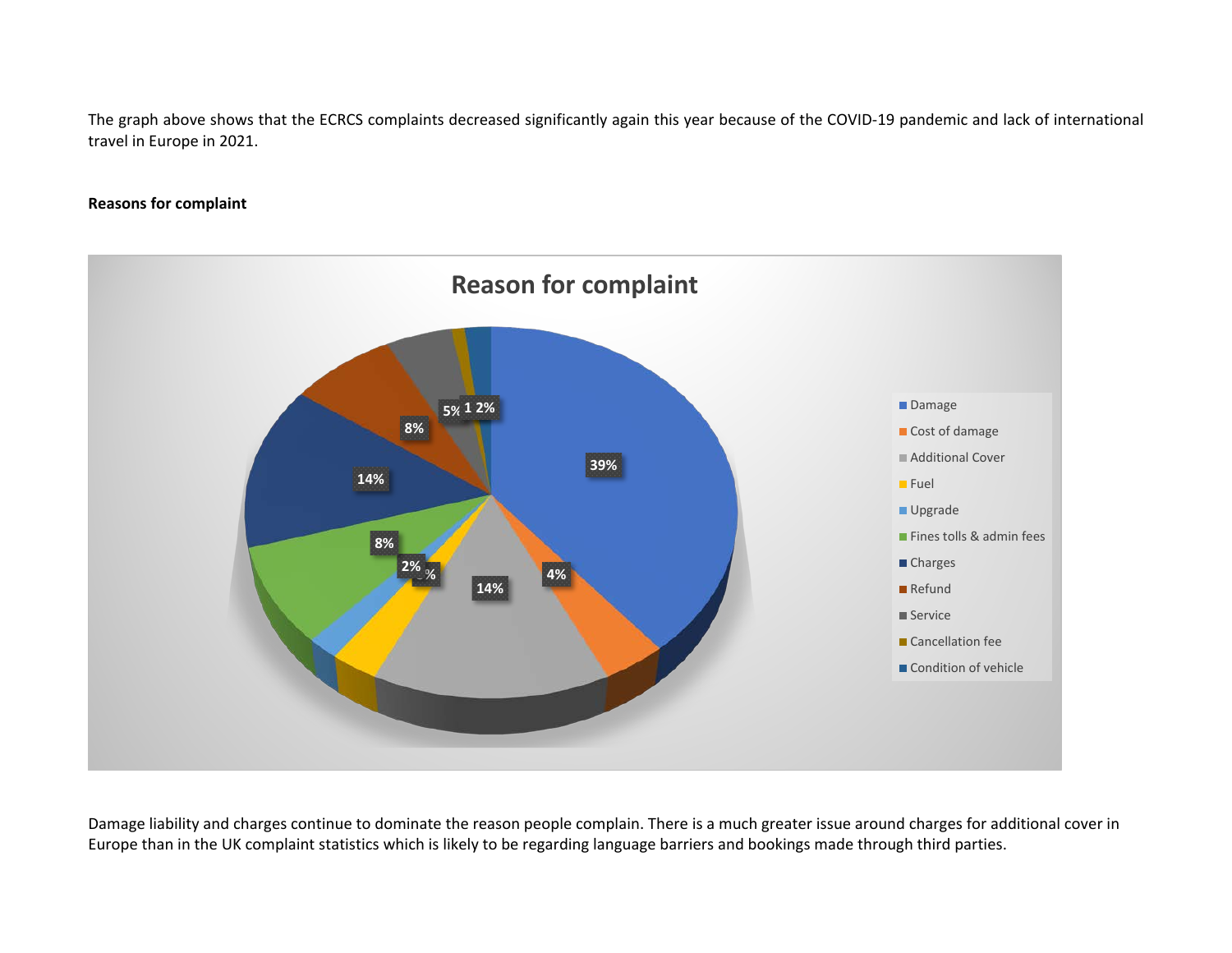## **Outcome of Complaints**



The average time taken to resolve a case was 17 days against a published target of 30 days.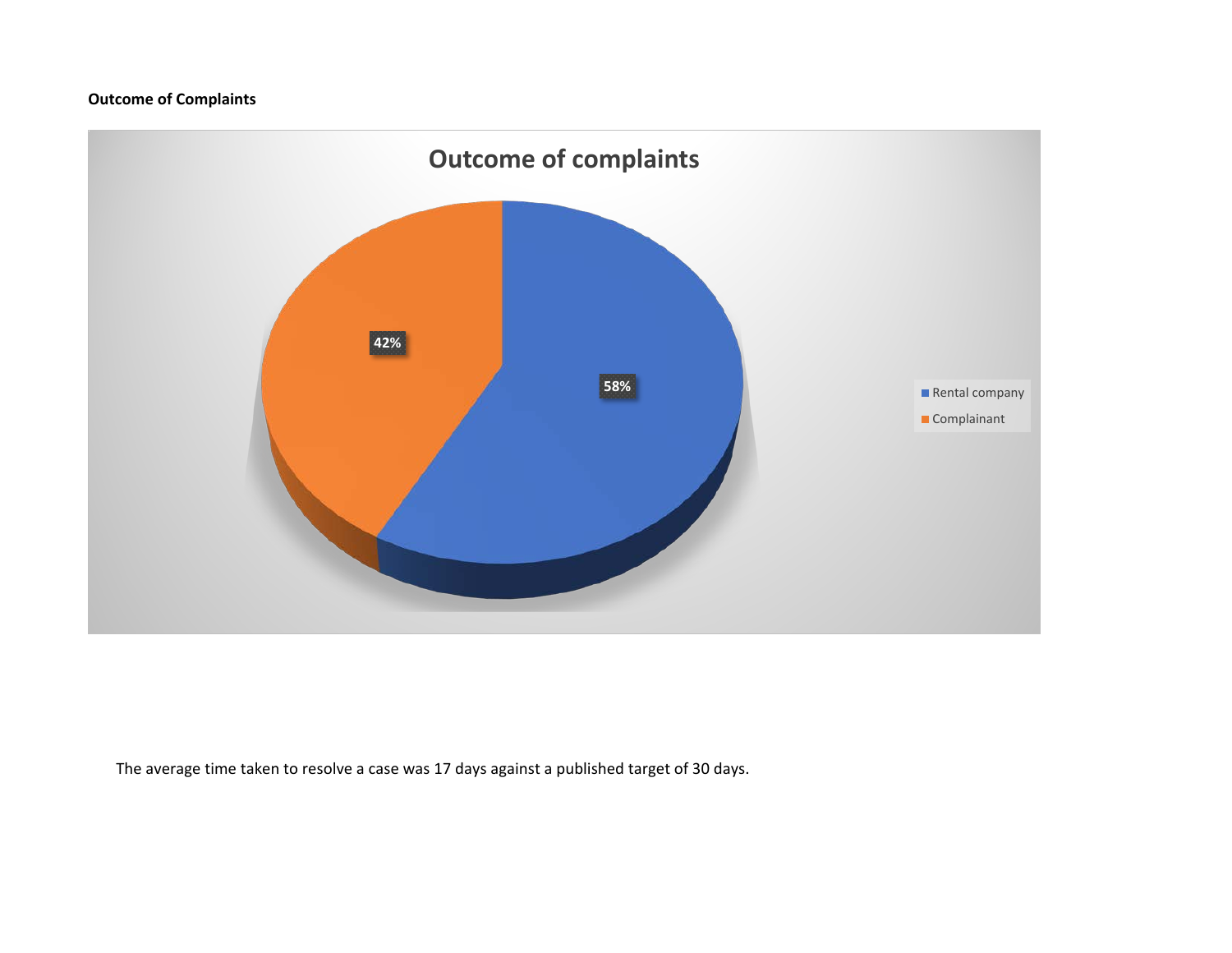| <b>Country of Residency (Top 10)</b> |                  |  | <b>Country of Rental (Top 10)</b> |        |
|--------------------------------------|------------------|--|-----------------------------------|--------|
| Country                              | <b>Residency</b> |  | Country                           | Rental |
| UK                                   | 143              |  | Spain                             | 134    |
| France                               | 109              |  | Italy                             | 118    |
| Germany                              | 53               |  | Portugal                          | 65     |
| <b>Netherlands</b>                   | 50               |  | France                            | 51     |
| Spain                                | 33               |  | Germany                           | 24     |
| Belgium                              | 30               |  | Croatia                           | 23     |
| Italy                                | 18               |  | Greece                            | 21     |
| Poland                               | 16               |  | Ireland                           | 13     |
| Ireland                              | 14               |  | Austria                           | 12     |
| Portugal                             | 12               |  | UK                                | 10     |

| <b>Country of Rental (Top 10</b> |        |  |  |
|----------------------------------|--------|--|--|
| <b>Country</b>                   | Rental |  |  |
| Spain                            | 134    |  |  |
| Italy                            | 118    |  |  |
| Portugal                         | 65     |  |  |
| France                           | 51     |  |  |
| Germany                          | 24     |  |  |
| Croatia                          | 23     |  |  |
| Greece                           | 21     |  |  |
| Ireland                          | 13     |  |  |
| Austria                          | 12     |  |  |
| UΚ                               |        |  |  |

#### **Additional notes**

### **Systematic problems and recommendations**

Damage is always the number one complaint. Damage disputes could be reduced if companies carried out the pre and post rental inspections in the presence of the customer, agreeing on any damage both before and after the rental.

Charges for additional cover is also a regular complaint. Disputes could be avoided if customers were encouraged to read the rental agreement before signing it, and for rental brokers to ensure customers are aware of the difference between their excess reimbursement insurance and the excess waiver offered by the rental company.

There has been a big increase in complaints relating to cancellation fees and refunds since the pandemic. The ECRCS follows the CMA guidance which said refunds should be issued if rental customers were unable to travel due to lockdowns or travel restrictions. Rental companies should issue refunds as soon as possible and not insist on customers accepting vouchers.